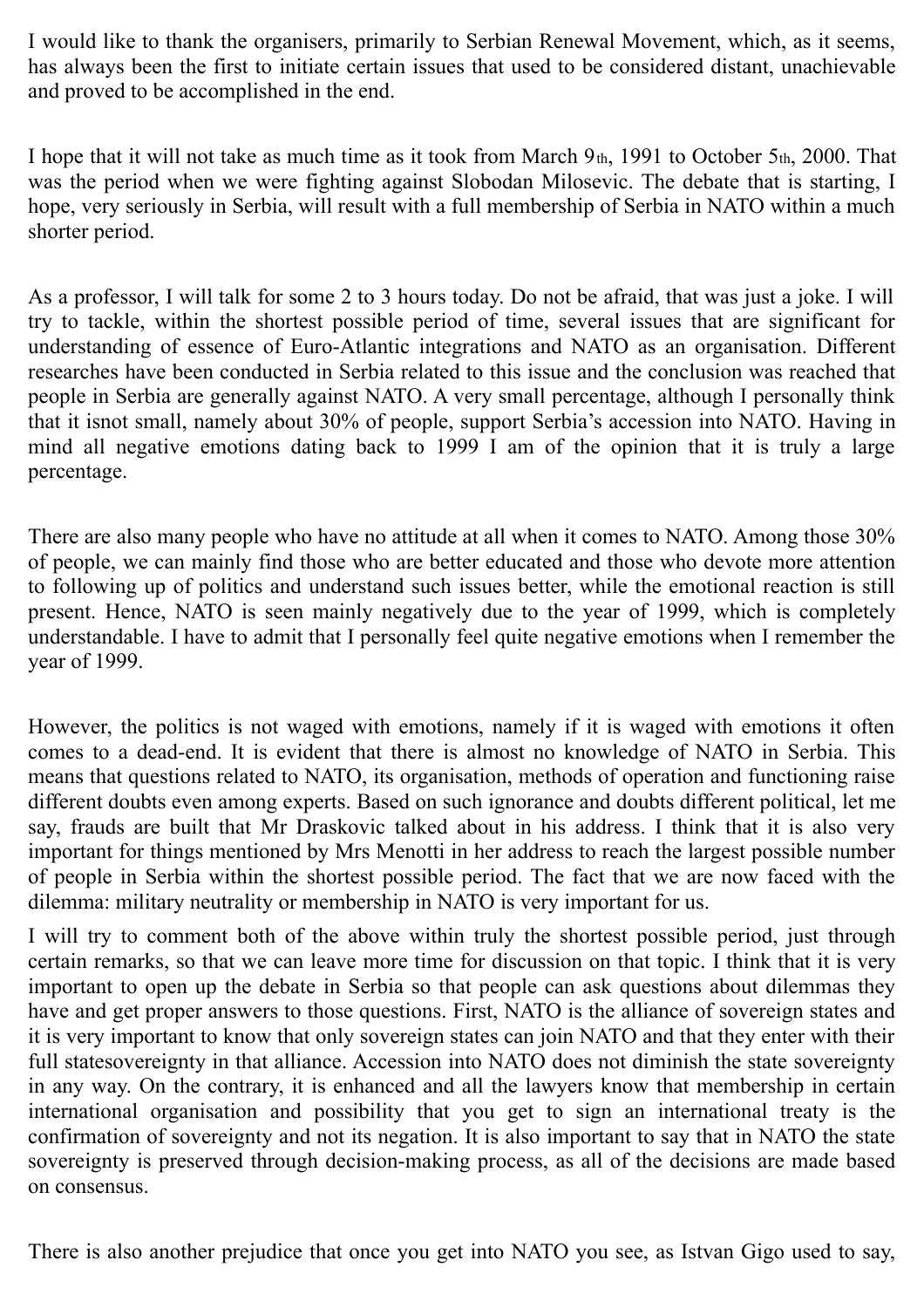poor small east European countries that have entered NATO only recently gathered together in front of the American general who appears in themorning to issue orders, which they write into their notebooks and after that set out to fulfil them. It is not like that.

NATO functions based on consensus. Making of certain decision requires the vote of all the member countries. This means that if Serbia joins NATO it will not be possible for it to launch any action without Serbia's approval. When I talk about that,I often say: yes, it works on paper, but in practice... The United States of America launched the military action in Iraq but NATO did not follow because some powerful European countries did not agree to join America in military action in Iraq. Thus, we see the so-called military coalition in Iraq composed of the United States of America and countries that wanted to join them. Some of those countries are NATO members and some are not.

Let us take the latest example of Macedonia's membership. Macedonia did not join NATO only because Greece opposed due to the disputed related to its name. Let us remind ourselves of the problems related to appointment of a new Secretary General at the last summit. The problems were caused by the fact that Turkey opposed the candidate coming from Denmark because of all the problems they had after publishing of the profit Mohammad's cartoons.

Hence, the practice shows that NATO is primarily the alliance of sovereign states and, not less important, the alliance of democratic states. There are no standards that each country wishing to become a NATO member has to fulfil regarding its internal political structure. This means that it is not possible that if we join NATO they come up with certain orders we will have to fulfil and that our children, which is a quite often used phrase, die at some borderline or who knows where.

Simply speaking, when you join NATO you do not have the obligation of any kind. This is what raises complaints in the United States when it comes to NATO – you can join the organisation, enjoy all the benefits provided by NATO and later on have no obligation whatsoever because each obligation depends on your sovereign decision.

The second thing that is also important to know regarding NATO is the fact that it is a militarypolitical alliance, rather political than military, which means that constant consultations are in progress within NATO. This means that North-Atlantic Council as the highest body is not a military body and that NATO is managed by political bodies. Summits are held twice a year and they gather the heads of states and governments. Each state in the so-called Permanent Council has its ambassadors who are based in Brussels and have the possibility of daily consultations and decision-making. Decisions in NATO are practically made through constants consultations. Therefore, NATO has the civil structure. There is also the military structure, but there is civil control over the armed forces of NATO.

NATO's military structure is controlled by NATO's civil structure, which is its superior, so that practically democracy that exists within NATO member states is reflected at the level of the alliance as well. Another important thing is the fact that we can constantly hear about some kind of NATO army. There is no NATO army. NATO has got a joint AVAX system and there is a very small staff executing joint tasks. Everything else belongs to member states. This is very important when we talk about the costs of NATO.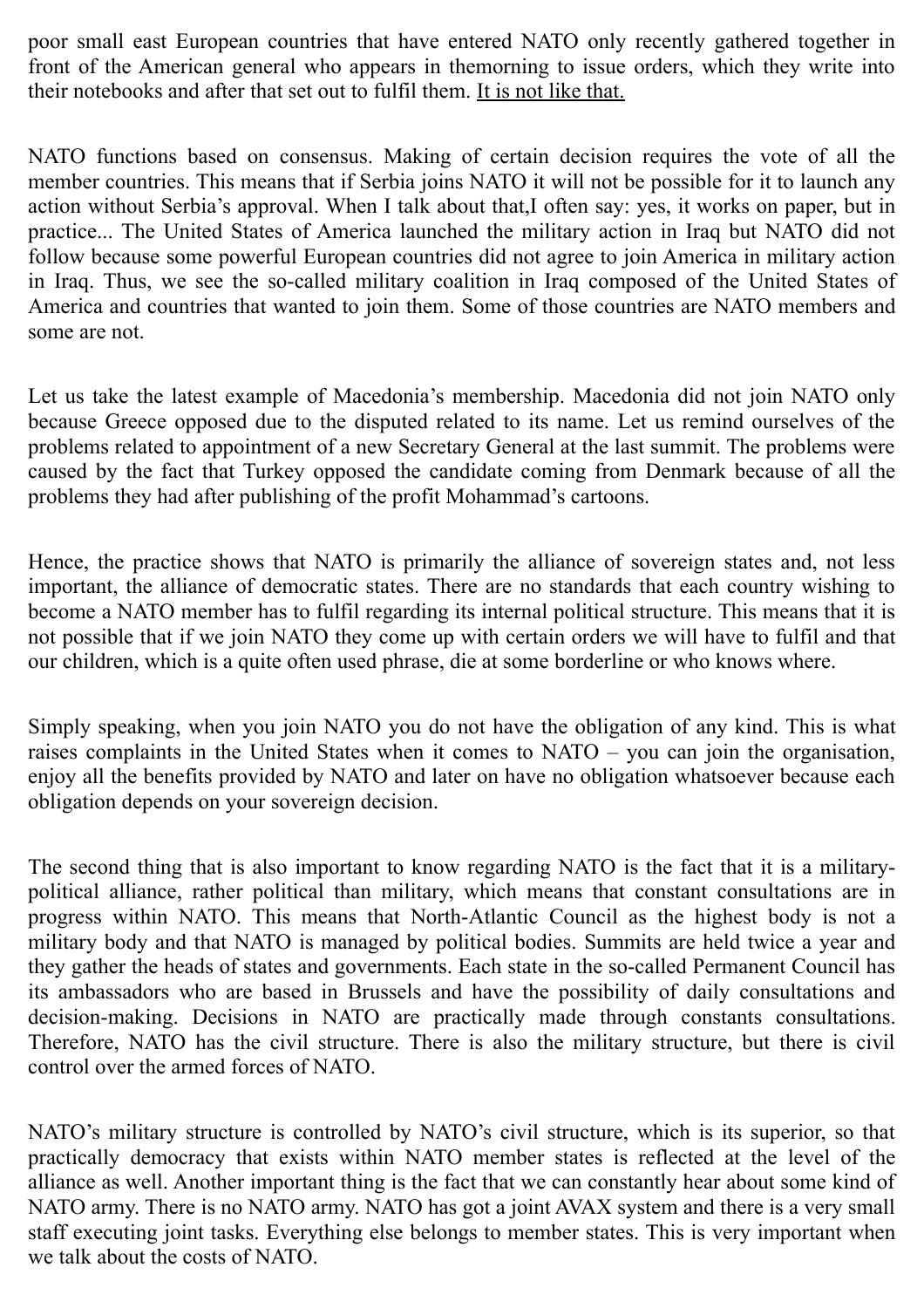It is also important to know that after the split of the Warsaw Treaty NATO deals more and more, and Mrs Deborah also talked about that, with the issues such as struggle against global terrorism, struggle against natural and technical catastrophes, namely civil protection as it is usually called here and abroad.

We had the example of forest fires. Serbia and all its neighbouring countries would find it difficult to buy one canader and maintain it, and they are necessary for fire control and extinguishing. NATO is the framework within which we can provide what we need in order to be safer and more secure through joint contributions, so that it becomes cheaper for everyone. There is also the example of global pandemics of a new flu variety that is approaching us. NATO disposes with and developsmechanisms to fight against such global pandemics. We also have the example of piracy in Somalia where NATO's forces are the only ones that can send ships and protect the commercial fleet etc. NATO is the organisation with perspective. There are rumours here that it will break apart in a year or two. However, we have the example of France that used to be a member of political part of NATO alone for almost 40 years and it returned to military structure as well and took over full responsibility for military actions of NATO at the previous summit.

Where is the opportunity for Serbia? The opportunity to be among the strong, to be in the currently most powerful alliance that exists through consultations that I was talking about. You may be asked to accept certain decisions and in return, you may promote your own political interests. You can hear many of those who say that we are entering in some kind of political trade etc., that those who do not know that the world is unfair and those who do not know that the world is based on mutualinterest relations should speak up immediately because we have some politicians here who, at their age of sixty, get stunned when they hear that the world is unfair, that power supersedes the right. Dear gentlemen, the world is unfair, it is unsafe and if you wish to promote your interests, you can do it only if you have the opportunity to do it.

When it comes to Kosovo and Metohija, which is definitely the most painful issue for us, I always ask if we would have been bombed in 1999 if Serbia, namely former Federal Republic of Yugoslavia had entered the Partnership for Peace programme in 1994. However, I am now entering into the story that I hate the most – looking back into the past. So, let us look into the future. Let me say what benefits we will have if we join NATO. The benefit for us, if we join NATO, will be the fact that, at least, NATO will not bomb us if we do not agree with that. We need to decide to be bombed if NATO plans to bomb us. Thus, we will have the opportunity to be among the strongest, we will have the opportunity to promote our political and economic interests. NATO is not a mere military alliance; actually, it is the least of that at the moment, since it includes a whole range of activities referring to enhancing of security. What is the alternative to NATO? Military neutrality is the alternative that is offered to us. What is military neutrality? It is primarily the institute that belongs to a classical international law and in the 20th century only Austria became a military neutral country after the World War II, namely somewhere in 1955 when great powers of that time decided that Austria should become a military neutral country because they did not know what to do with it as it used to be a part of the former German Reich. Germany was divided at that time in two parts and Austria remained as its third part that was designated to become military neutral. Military neutrality is both a legal and political term. I think that at a point when politics did not know what to do any more that unfortunate declaration on military neutrality was launched, which does not mean anything itself. We can often hear that Serbia is a military neutral country. That is a lie. Serbia is not a military neutral country. It is not sufficient for you to declare that you are a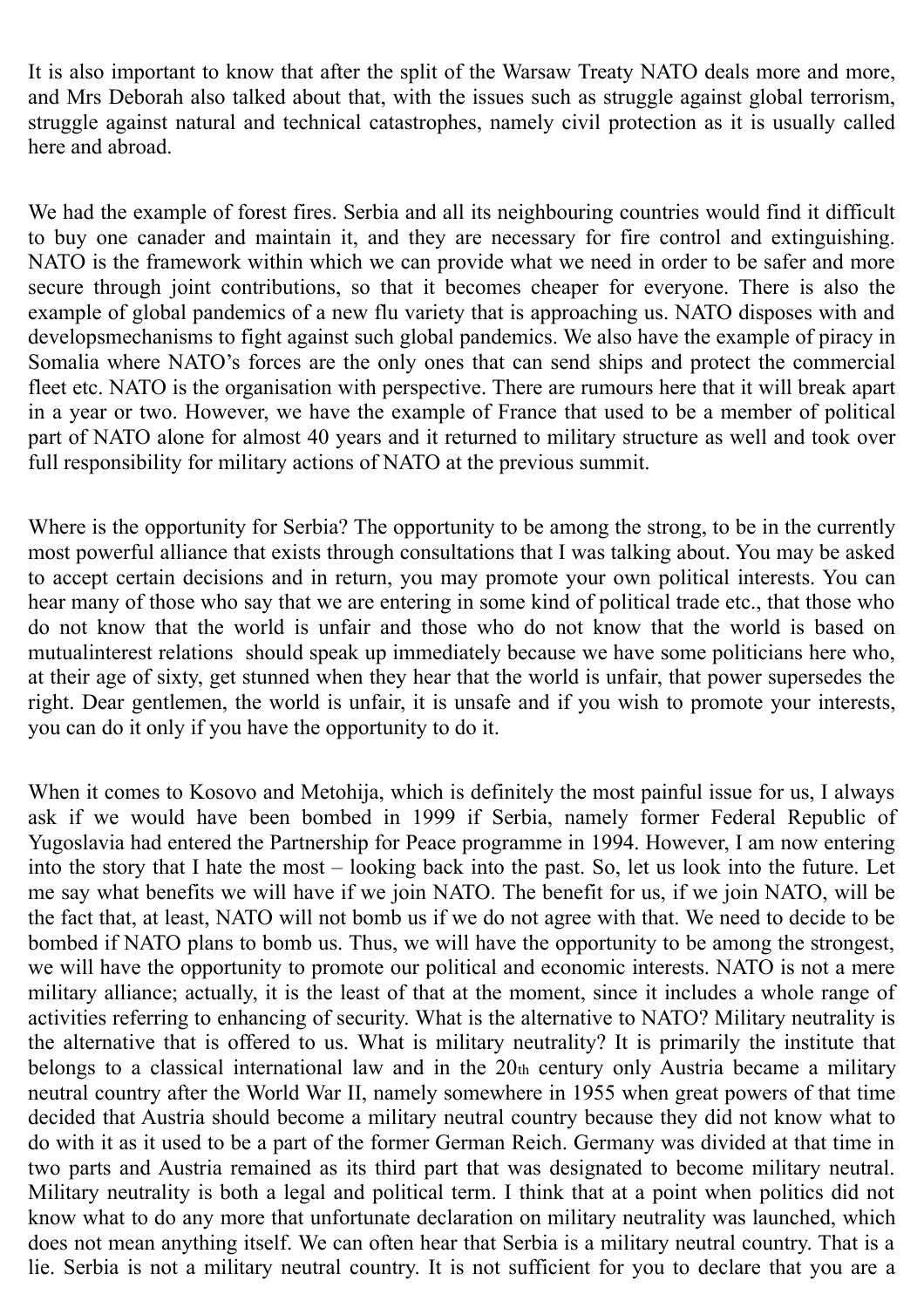militaryneutral country to become one. It is necessary to get the recognition of such status through international treaties.

Hence, all interested parties need to confirm military neutrality through international treaties. If there are no treaties of that kind, the situation is equal as if I would decide to come and say here: Good afternoon, I am Zoran Dragisic, the president ofthe Assembly of Vojvodina. To be the President of the Assembly of Vojvodina I need to be elected to that function. Military neutrality is legitimate. However, as they say, not all the things that are in favour of freedom are in your favour. Therefore, we may state our wish to be a military neutral country but this means that we have to offer international treaties to all interested stakeholders. Those treaties imply that we can be faced with exceptionally difficult demands. For example, the issue of our military industry. Last night I attended the celebration of 60th anniversary of SDP and our military industry has accomplished fantastic export results at the time of great Yugoslavia already. It is in the recovery stage. Last year, our military industry exported goods in the value of over 400 million dollars and I personally think it is our great economic opportunity. Military neutrality in a classical sense implies that you are neutral in relation to any military conflict while permanent military neutrality implies that you will remain neutral in relation to any military conflict that may arise in the future as well. In other words, this means that you must not support anyone's military endeavours. In relation to our military industry this means it may happen that someone, our brothers, the Russian for example, comes and says: your Kalashnikov is cheaper and of better quality compared to ours: if you wish us to recognise your neutrality, you can manufacture those Kalashnikovs only for the needs of our armed forces. The United States of America can impose some other condition that could also refer to, for example, export of arms, or medical treatment (who we will be allowed to treat at our Army Medical Academy), to development of our scientific-research projects. The fact is that once you start offering the treaty recognising your military neutrality to others asking them to recognise and guarantee it to you it is never unconditional.

This means we can find ourselves faced with such difficult conditions, although, fortunately, those who adopted the above-mentioned declaration do not even think of asking that. However, I am talking about that kind of alternative. Military neutrality says that we will be safe if we are military neutral. Military neutrality guarantees to us - and it is the only guarantee – that no one will defend us if someone attacks us. There are no other guarantees granted by military neutrality.

Moreover, the third thing, when we talk about money, is the fact that military neutrality is very expensive because military neutral countries allocate much more money for their own armed forces. Let us take the example of Switzerland. They have exceptionally respectable armed forces. The fact that is not widely known is that they have been targeting the airplanes that violated their neutrality. I think they have taken down twenty-six airplanes over their territory since the World War II. I hope the historians will not object if I do not have the exact figures. Currently, Switzerland has a highly powerful air force.

The issues of Austria, Sweden, and Finland are disputable when it comes to a true extent of their neutrality, in a classical sense. Military neutrality and European Union. The European Union has got its own system that is developing, a system of joint external security policy. This means that the European Union develops its own security system. Thus, you cannot be military neutral and at the same time belong to a collective security system. Those tow things are unmatchable. You cannot be military neutral as the EU Member State in the sense in which the neutrality is offered to us. You